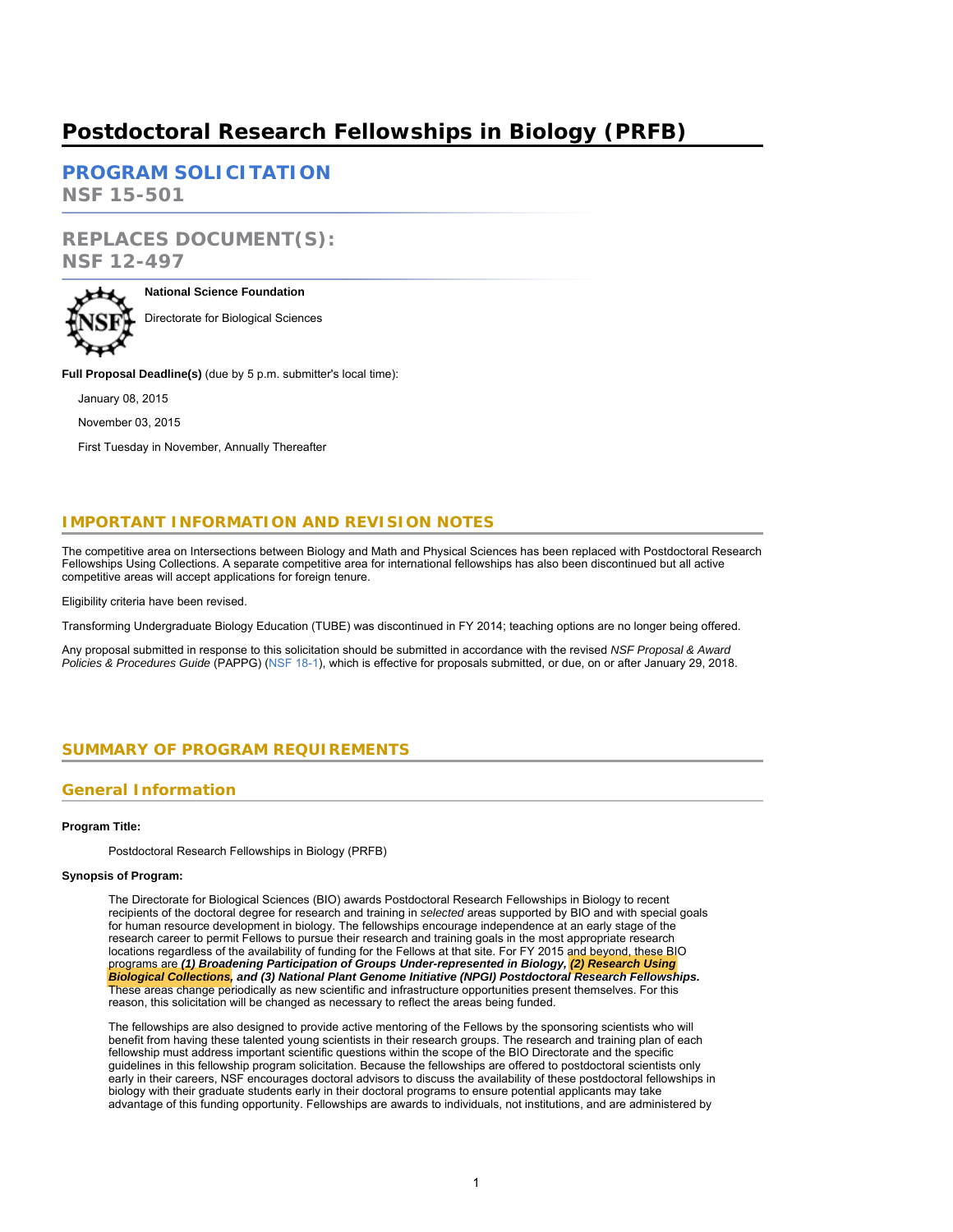the Fellows.

#### **Cognizant Program Officer(s):**

*Please note that the following information is current at the time of publishing. See program website for any updates to the points of contact.*

- Daniel R. Marenda, Category 1 & 2, telephone: (703) 292-8470, email: [bio-dbi-prfb@nsf.gov](mailto:bio-dbi-prfb@nsf.gov)
- Diane Jofuku Okamuro, Competitive Area 3, telephone: (703) 292-8420, email: [dokamuro@nsf.gov](mailto:dokamuro@nsf.gov)

### **Applicable Catalog of Federal Domestic Assistance (CFDA) Number(s):**

47.074 --- Biological Sciences

## **Award Information**

### **Anticipated Type of Award:** Fellowship

#### **Estimated Number of Awards:** 40

fellowships per year in each competitive area contingent upon availability of funds.

### **Anticipated Funding Amount:** \$8,000,000

Approximately \$4 million each year for Competitive Areas 1 and 2; and up to \$4 million each year for Competitive Area 3, from the Plant Genome Research Program (PGRP) in the Division of Integrative Organismal Systems (IOS) for NPGI Fellowships in FY 2015 and 2016.

## **Eligibility Information**

### **Who May Submit Proposals:**

Proposals may only be submitted by the following:

- Unaffiliated Individuals: Scientists, engineers or educators in the U.S. who are U.S. citizens or U.S.
- permanent residents.
	- Only individuals may apply. NSF postdoctoral fellowships are awards to individuals, and applications are submitted directly by applicants to NSF. However, applications must include sponsoring scientists' statements and the applicants must affiliate with institutions (*e.g.*, colleges and universities, and privately-sponsored nonprofit institutes and museums, government agencies and laboratories, and, under special conditions, for-profit organizations) anywhere in the world.

#### **Who May Serve as PI:**

Competitive Areas 1 and 2 are intended primarily for graduate students who are seeking independent support for their first postdoctoral position.

To be eligible for Areas 1-2, you must

- be a U.S. citizen (or national) or a U.S. permanent resident, *i.e.*, have a "green card," when applying;
- present a research plan that falls within the purview of the Directorate for Biological Sciences;
- earn the doctoral degree in an appropriate field prior to beginning the fellowship;
- select sponsoring scientists, departments, and institutions that offer a significant opportunity to broaden your research focus and training;
- not have served in any position that requires the doctoral degree for more than 6 full time months prior to the deadline; and
- not have submitted the same research to another NSF postdoctoral fellowship program.

#### For Competitive Area 3:

To be eligible for Area 3, you must

- be a U.S. citizen (or national) or a U.S. permanent resident, *i.e.*, have a "green card," when applying;
- present a research plan that falls within the scope of the goals of the National Plant Genome Initiative and the specific guidelines in this Solicitation;
- earn the doctoral degree in an appropriate field prior to beginning the fellowship;
- select sponsoring scientists, departments, and institutions that offer a significant opportunity to broaden your research focus and training that fall within the specific guidelines in this Solicitation;
- not have served in any position that requires the doctoral degree for more than 12 full time months prior to the deadline; and
- not have submitted the same research to another NSF postdoctoral fellowship program.

If you fail to meet any eligibility criterion, your application will be returned without review.

### **Limit on Number of Proposals per Organization:**

Only individuals may apply. There is no limit on the number of applicants that an institution may host.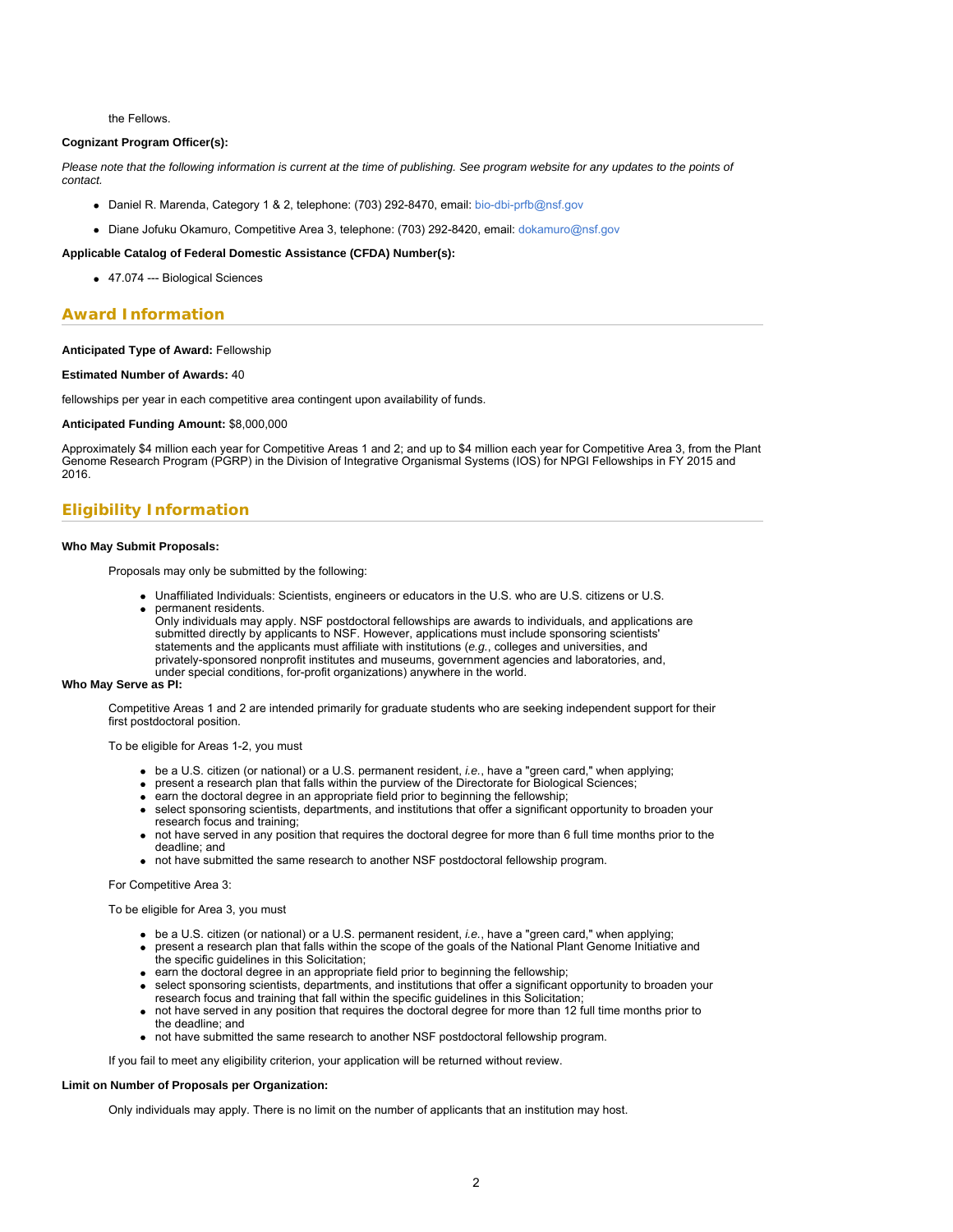### **Limit on Number of Proposals per PI or Co-PI:** 1

Applicants may submit only one fellowship application to BIO per fiscal year and may apply in no more than 2 successive years for all Postdoctoral Fellowships in Biology.

## **Proposal Preparation and Submission Instructions**

### **A. Proposal Preparation Instructions**

- **Letters of Intent:** Not required
- **Preliminary Proposal Submission:** Not required
- **Full Proposal Preparation Instructions:** This solicitation contains information that deviates from the standard *NSF Proposal and Award Policies and Procedures Guide* (PAPPG) proposal preparation guidelines. Please see the full text of this solicitation for further information.

#### **B. Budgetary Information**

**Cost Sharing Requirements:**

Inclusion of voluntary committed cost sharing is prohibited.

**Indirect Cost (F&A) Limitations:**

Not Applicable

**Other Budgetary Limitations:**

Other budgetary limitations apply. Please see the full text of this solicitation for further information.

## **C. Due Dates**

**Full Proposal Deadline(s)** (due by 5 p.m. submitter's local time):

January 08, 2015

November 03, 2015

First Tuesday in November, Annually Thereafter

## **Proposal Review Information Criteria**

#### **Merit Review Criteria:**

National Science Board approved criteria. Additional merit review considerations apply. Please see the full text of this solicitation for further information.

## **Award Administration Information**

### **Award Conditions:**

Additional award conditions apply. Please see the full text of this solicitation for further information.

#### **Reporting Requirements:**

<span id="page-2-0"></span>Additional reporting requirements apply. Please see the full text of this solicitation for further information.

## **TABLE OF CONTENTS**

- **[Summary of Program Requirements](#page-0-0)**
- I. **[Introduction](#page-3-0)**
- II. **[Program Description](#page-3-1)**
- III. **[Award Information](#page-5-0)**
- IV. **[Eligibility Information](#page-6-0)**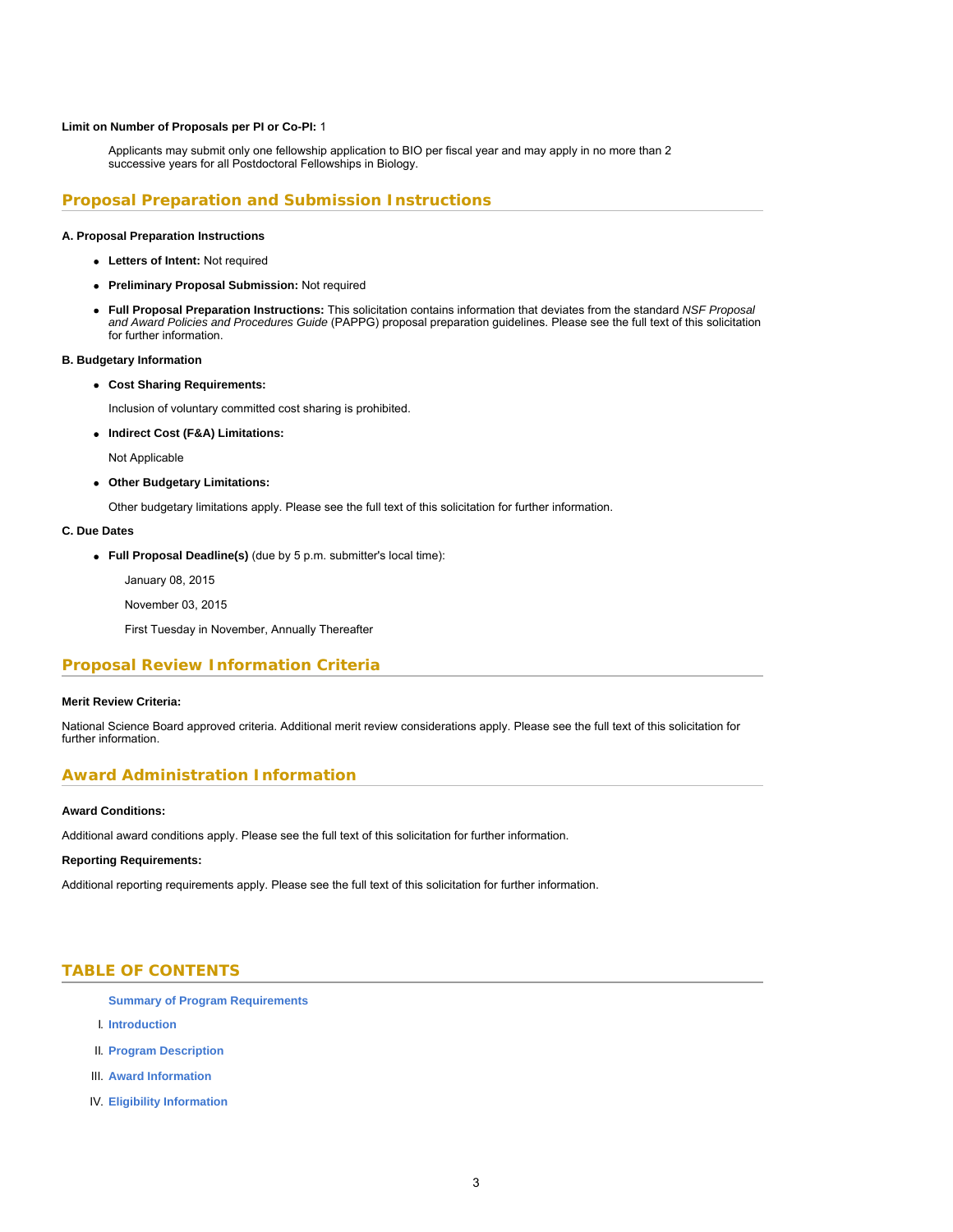### V. **[Proposal Preparation and Submission Instructions](#page-7-0)**

- A. [Proposal Preparation Instructions](#page-7-0)
- B. [Budgetary Information](#page-9-0)
- C. [Due Dates](#page-9-1)
- D. [FastLane Requirements](#page-9-2)

### VI. **[NSF Proposal Processing and Review Procedures](#page-9-3)**

- A. [Merit Review Principles and Criteria](#page-9-4)
- B. [Review and Selection Process](#page-10-0)

## VII. **[Award Administration Information](#page-11-0)**

- A. [Notification of the Award](#page-11-1)
- B. [Award Conditions](#page-11-2)
- C. [Reporting Requirements](#page-11-3)

### <span id="page-3-0"></span>VIII. **[Agency Contacts](#page-12-0)**

IX. **[Other Information](#page-12-1)**

## **I. INTRODUCTION**

BIO offers Postdoctoral Research Fellowships in Biology to provide opportunities for scientists early in their careers who are ready to assume independence in their research efforts and to obtain training beyond their graduate education in preparation for scientific careers, to gain research experience under the sponsorship of established scientists, and to broaden their scientific horizons. Fellowships are further designed to assist new scientists to direct their research efforts beyond traditional disciplinary lines and to avail themselves of unique research resources, sites, and facilities, including international locations. Fellows must affiliate with appropriate research institutions and are expected to devote themselves full time to the fellowship activities for the duration of the fellowship. The fellowships have both research and training goals.

Currently BIO offers Postdoctoral Research Fellowships in Biology in the following three areas:

Competitive Area 1. Postdoctoral Fellowships for Broadening Participation in Biology.

These fellowships have been offered since FY 1990 as the NSF Minority Postdoctoral Research Fellowships to increase the participation of underrepresented groups in biology. The program supports a wide range of biological research and training across the full range of BIO's research programs.

## Competitive Area 2. Postdoctoral Research Fellowships Using Biological Collections.

Biological research collections represent the documented scientific history of life on Earth, and the U.S. museum community alone curates over a billion specimens ranging from bacteria to plants, insects and vertebrates, as well as fossils. Across the globe, collections represent critical infrastructure and support essential research activities in biology and its related fields. Scientists, government agencies, industry and citizens utilize collections to document and understand evolution and biodiversity, study global change, formulate advice on conservation planning, educate the general public, improve interactions between sciences, and devise new practical applications from science to every day life. New technologies supported by NSF in digitization, such as the Advancing Digitization of Biodiversity Collections (ADBC) program, are making collections and their associated data, whether they are physical specimens, text, images, sounds, or data tables, searchable in online databases. Despite this clear progress in improving access to physical specimens and their associated metadata, collections remain under-utilized for answering contemporary questions about fundamental aspects of biological processes. Thus, collections are poised to become a critical resource for developing transformative approaches to address key questions in biology and potentially develop applications that extend biology to physical, mathematical, engineering and social sciences. This postdoctoral track seeks transformative approaches that use biological collections in highly innovative ways to address grand challenges in biology. Priority may be given to applicants who integrate biological collections and associated resources with other types of data in an effort to forge new insight into areas traditionally funded by BIO. Examples of key questions in biology of interest include, but are not limited to, links between genotype and phenotype, evolutionary developmental biology, comparative approaches in functional and developmental neurobiology, and the biophysics of nanostructures. Using collections as a resource for grand challenge questions in biology is expected to present new opportunities to advance understanding of biological processes and systems, inspiring new discoveries in areas with relevance to other disciplines with overlapping interests in biological systems. Applicants must document access to the selected collection(s) in the research and training plan.

Competitive Area 3. National Plant Genome Initiative (NPGI) Postdoctoral Research Fellowships

<span id="page-3-1"></span>The NPGI fellowships will be co-sponsored by NSF, US Department of Energy (DOE), and US Department of Agriculture (USDA) - Agricultural Research Service (ARS) to allow the recipients to focus their studies in plant genomics with an emphasis on quantitative genetics, modern breeding approaches, and bioinformatics. These fellowships are designed to provide active mentoring of the Fellows by the sponsoring scientists who will benefit from having these talented young scientists in their research groups. The research and training plan of each fellowship must address important scientific questions within the scope of the goals of the NPGI and the specific guidelines in this Solicitation. Opportunities to participate in research in USDA-ARS laboratories and the DOE's Joint Genome Institute will be possible as part of the training activities for the postdoctoral fellows. International training may be included in the research plan provided that it is relevant to the goals of the NPGI and within the scope of this Program.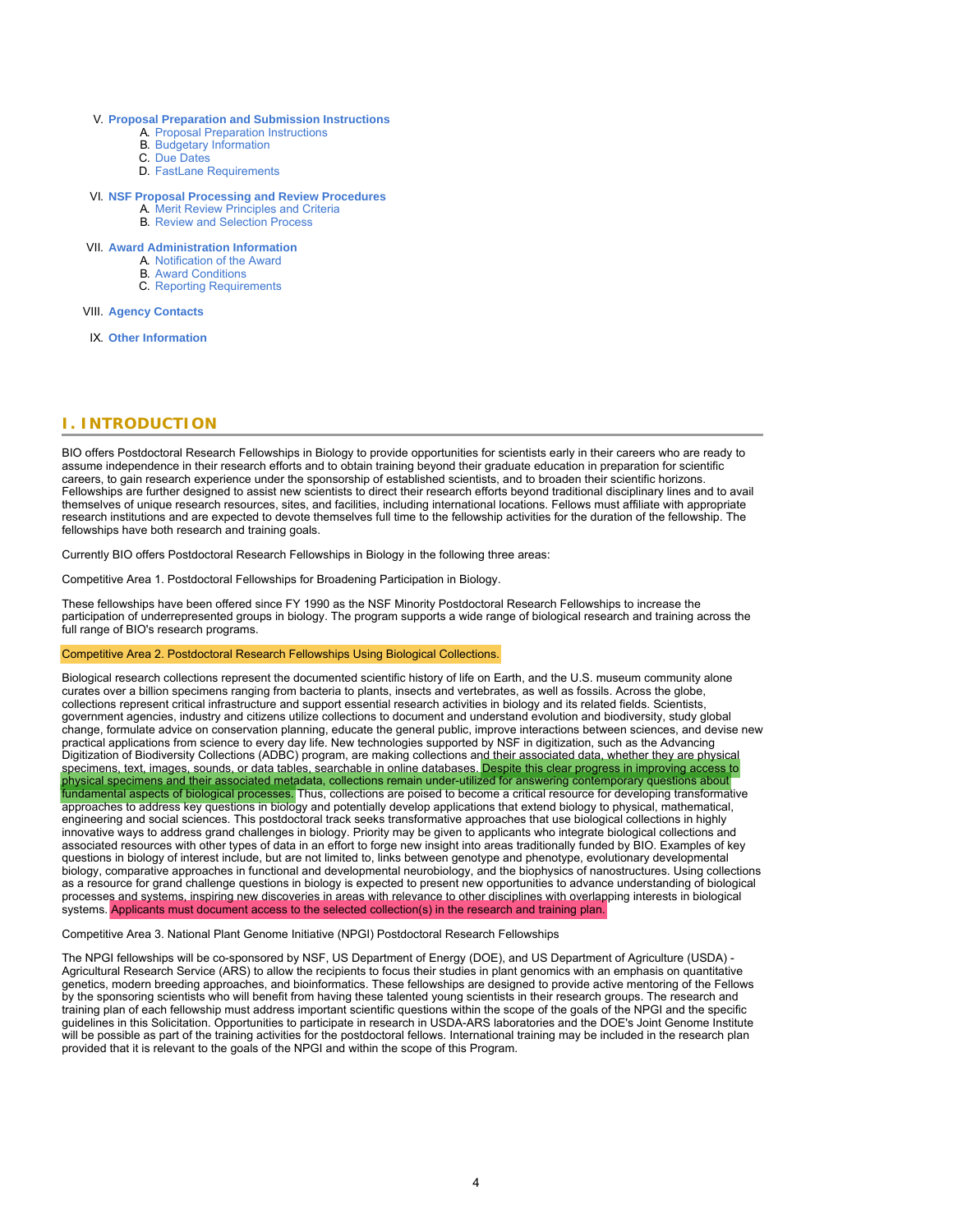## **II. PROGRAM DESCRIPTION**

### **Fellowship Competitive Area 1: Broadening Participation in Biology**

Through this program, BIO seeks to increase the diversity of scientists at the postdoctoral level in biology, and thereby contribute to the future vitality of the Nation's scientific enterprise. Groups that are significantly underrepresented in biology in the U.S. include Native Americans, including Alaskan Natives and Native Pacific Islanders, African Americans, and Hispanics. Individuals with disabilities are also under represented. The goal of the program is to prepare minority biologists and others who share NSF's diversity goals for positions of scientific leadership in academia, industry, and government. The research and training plan in these applications must fall within the purview of BIO and explain how the fellowship award will broaden or effectively encourage broadening the participation of underrepresented minorities in biology supported by BIO.

### **Fellowship Competitive Area 2: Interdisciplinary Research Using Biological Collections.**

Biological research collections represent the documented scientific history of life on Earth and the U.S. museum community alone curates over a billion specimens ranging from bacteria to plants, insects and vertebrates, as well as fossils. Across the globe, collections represent a critical infrastructure and support essential research activities in biology and other fields. Scientists, government agencies, industry and citizens utilize collections to document and understand evolution and biodiversity, study global change, formulate advice on conservation planning, educate the general public, improve interactions between sciences, and devise new practical applications from science to every day life.

New technologies, including NSF-led programs in digitization, are reinvigorating collections-based research in the U.S. Collections data are becoming searchable whether they are physical specimens, text, images, sounds, or data tables in easily accessible online integrated databases. Despite clear progress in improving access, a considerable amount of information on physical specimens remains unexplored, awaiting new analysis, instrumentation, and methods to study their structure and composition and their use in answering contemporary questions about basic biology. Thus, collections also are a critical resource for potentially transformative approaches to addressing questions and developing applications that extend biology to physical, mathematical, engineering and social sciences. Using collections as the source for interdisciplinary bio-inspired approaches and designs has multilateral benefits: 1) it benefits biology by presenting new opportunities to advance understanding of biological processes and systems and inspires new discoveries in areas that are understudied, and 2) it aids other disciplines to which it is applied by providing new and potentially transformative approaches to challenging questions that originate in biological systems.

The proposed research and training plan for applications to this competitive area must include substantive and significant use of specimens and/or data from existing, archived biological research collections and their associated collection databases. It must also document access to the collection and/or data as discussed below.

## **Fellowship Competitive Area 3: National Plant Genome Initiative (NPGI) Postdoctoral Research Fellowships**

Plant improvement is undergoing a revolution through the application of new tools for genotyping and phenotyping, and in the quantitative theory used for selection. In addition, the flood of data being generated requires new computational tools to provide an effective framework for basic plant biology research and plant improvement. The purpose of these fellowships is to provide postdoctoral training opportunities that target interdisciplinary research in plant improvement and associated sciences such as physiology and pathology, quantitative genetics, and computational biology. Applicants with strong backgrounds in a single disciplinary area may consider expanding their expertise with research in associated fields. For example, a Ph.D. in plant breeding may consider a fellowship in statistical genetics with a focus on application to plant improvement. Plant breeding is increasingly interdisciplinary and requires sophisticated modeling and experimental techniques; therefore, new connections are needed between biology and the mathematical/computational/statistical sciences.

Successful applicants will propose research and training plans that are significantly different from their graduate research and training and which address important scientific questions within the scope of the goals of the NPGI

[\(https://obamawhitehouse.archives.gov/sites/default/files/microsites/ostp/NSTC/npgi\\_five-year\\_plan\\_5-2014.pdf](https://obamawhitehouse.archives.gov/sites/default/files/microsites/ostp/NSTC/npgi_five-year_plan_5-2014.pdf)) and the specific guidelines in this Solicitation. The overall goal of the NPGI is to develop a basic knowledge of the structures and functions of plant genomes and translate this knowledge to a comprehensive understanding of all aspects of economically important plants and plant processes of potential economic value. By bridging basic research and plant performance in the field, the NPGI aims to accelerate basic discovery and innovation in economically important plants and enable enhanced management of agriculture, natural resources, and the environment to meet societal needs.

The panel reviews will be managed by NSF Program Directors and observed by USDA-ARS National Program Leaders and DOE Program Directors in programmatic areas relevant to Fellowship Competitive Area 3. As part of Competitive Area 3, applicants are encouraged to consider sponsors located at the DOE Joint Genome Institute (JGI) and USDA-ARS laboratories. Fellows undertaking part or all of their research activities at the JGI will have the opportunity to contribute to improvements in genome assembly, annotation, and community access (through web-based activities such as Phytozome, Gramene, etc.) for completed, ongoing or planned plant genome projects. The list of such projects is available at<http://jgi.doe.gov/our-science/science-programs/plant-genomics/>. Interested candidates must identify a specific project and address how their scientific expertise and career development would benefit from this interaction with the JGI.

Successful applicants will be supported by either NSF or USDA-ARS. Depending on the focus and location of the proposed research, up to five successful applicants may be supported by USDA-ARS fellowships. Applicants selected for support by USDA-ARS will be contacted directly by NSF and informed of their selection for these additional fellowship opportunities. They will be instructed to withdraw their application to this Program as "funded elsewhere" and USDA-ARS will then initiate the appointment of these fellows directly. All other awards will be made by NSF.

### **General description of BIO Postdoctoral Fellowships**

A. Appropriateness for BIO and Program Priorities

For Competitive Areas 1 and 2, a research and training plan with a focus within the scope of any of the core programs in the Directorate for the Biological Sciences (BIO) is eligible for support. Further restrictions may apply for particular postdoctoral competitions. Be aware: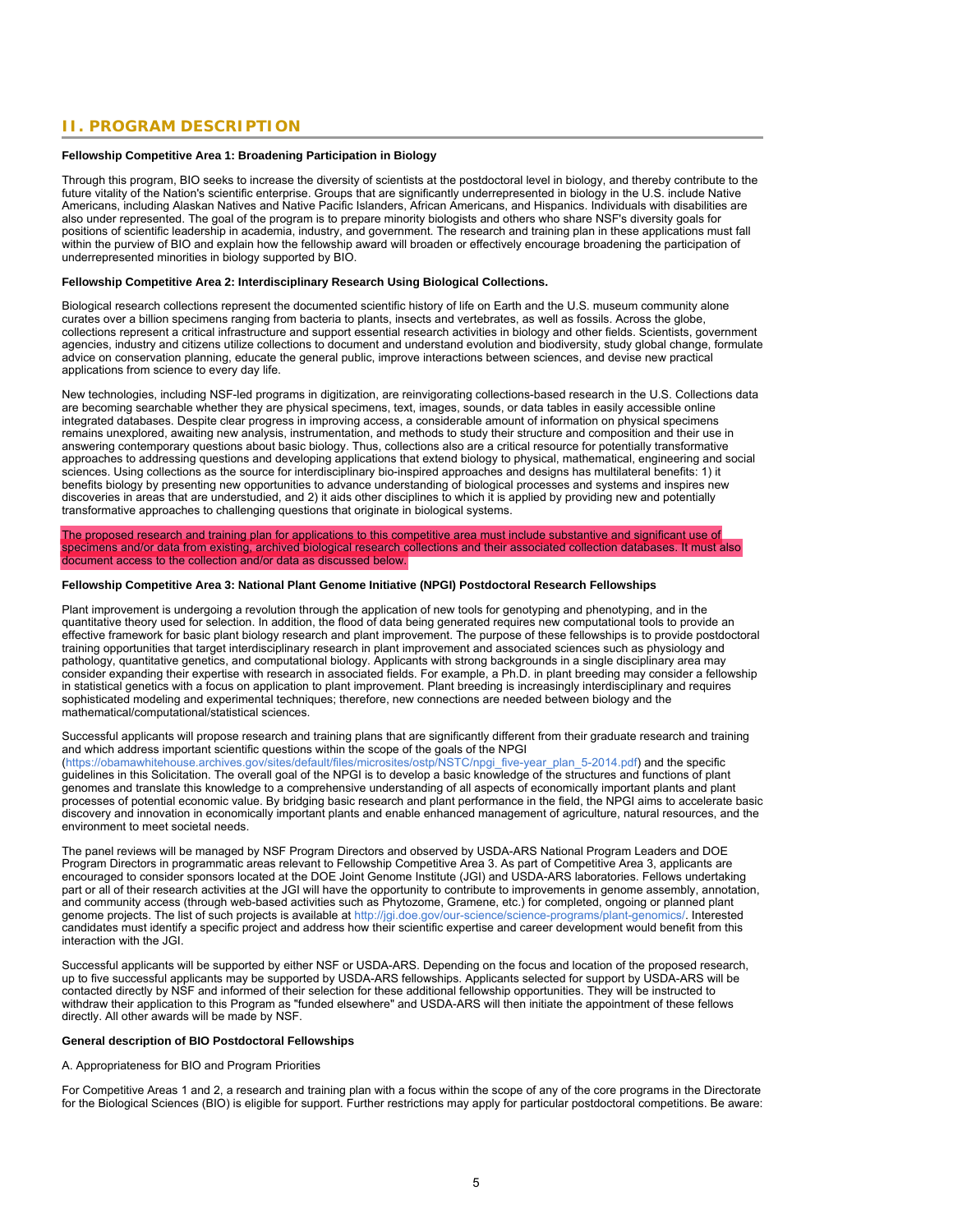"Research with disease-related goals, including work on the etiology, diagnosis or treatment of physical or mental disease, abnormality, or malfunction in human beings or animals, is normally not supported. Animal models of such conditions or the development or testing of drugs or other procedures for their treatment also are not eligible for support." See *NSF Proposal and Award Policies and Procedures Guide (PAPPG)*, [https://www.nsf.gov/publications/pub\\_summ.jsp?ods\\_key=pappg.](https://www.nsf.gov/publications/pub_summ.jsp?ods_key=pappg) While it is expected that research of fundamental biological significance may often have broader impacts to medicine and human health, applications determined to have a clear biomedical focus will be returned without review. **If your application mentions human disease**, you should discuss its appropriateness with one of the listed Program Officers. Priority is given to research areas where BIO plays a unique or special role among NSF programs and total Federal funding. If your research is in an area of biology not primarily funded by BIO or if you are uncertain, you are strongly encouraged to contact one of the BIO Program Officers to discuss the appropriateness of the research and training.

### B. Location of Work

Research and training supported by these fellowships may be conducted at any appropriate U.S. or international host institution. Appropriate institutions include colleges and universities, private nonprofit institutes and museums, and government installations and laboratories.

#### Because the objectives of the fellowships include broadening the perspectives and experiences of the Fellows and promoting interdisciplinary research careers, careful consideration should be given to the selection of the sponsoring scientists and host institutions. For Competitive Areas 1 and 2, priority will be given to applicants who propose new locations for the fellowship. Applicants who propose remaining in their current locations or positions must justify why a new location or position is not being proposed. For Competitive Area 3, applicants planning to stay in their current positions must articulate how the new training planned under the fellowship would meet the goals of the National Plant Genome Initiative.

BIO encourages Fellows to gain international experience by selecting international hosts for at least part of the tenure of the fellowship when applying to all competitive areas. For example, in addition to non-US academic institutions, NPGI (Competitive Area 3) applicants may consider the Consultative Group on International Agricultural Research (CGIAR) Centers as potential hosts for international activities. See [http://cgiar.org/centers/index.html](https://www.nsf.gov/cgi-bin/good-bye?http://cgiar.org/centers/index.html) for list of locations.

Applicants to Competitive Areas 1 and 2 who plan to spend more than one year of the fellowship in a sponsoring laboratory overseas may request a 3-year fellowship that may include the final year at a U.S. laboratory after the international tenure. Both the international and U.S. locations must be included in the sponsoring scientist statement in the application.

#### C. The Sponsoring Scientist(s)

The Fellow must affiliate with a host institution(s) at all times during the entire tenure of the fellowship and select a sponsoring scientist(s) who will provide mentoring and guidance for both the research and training proposed by the applicant. The applicant is responsible for making prior arrangements with the host institution and sponsoring scientist(s). Regardless of the number of sponsors or locations, the fellowship application requires a single sponsoring scientist statement. When more than one sponsor is proposed, one must be named lead sponsor and information from all sponsors must be integrated into a single statement. Likewise, if more than one site is proposed, the sponsoring scientist statement must integrate all sponsors and locations in a single statement.

An important basis for judging the suitability of the host institution is the degree to which the sponsoring scientist statement describes and offers a research environment and mentoring plan that could not be provided without fellowship support.

<span id="page-5-0"></span>If a fellowship is offered, the applicant may be requested to provide documentation from the host institution that the terms and conditions of the fellowship are acceptable and that the Fellow will be provided adequate mentoring, space, basic services, needed resources, and supplies. Once an application is submitted, any changes in location or sponsorship for the fellowship must be approved in advance by BIO.

### **III. AWARD INFORMATION**

#### A. Duration and Tenure

#### **Competitive Area 1.**

The fellowship tenure for Area 1, Broadening Participation, may be 24 or 36 continuous months depending on the scope of the research and training plan.

#### **Competitive Area 2**.

The fellowship tenure for Area 2 is normally 24 continuous months except when the Fellow spends more than a year abroad. In this case, the original application may request a 36-month tenure.

#### **Competitive Area 3.**

The fellowship tenure for Area 3, NPGI Postdoctoral Fellowships, is 36 continuous months.

For all fellowships, tenure begins on the first of the month only and may commence at the Fellow's request between June 1 and January 1 following the deadline. Interruptions in tenure or extensions without additional cost to NSF are permitted only for extenuating circumstances beyond the control of the Fellow and require NSF approval. Fellowships are not renewable.

### B. Stipend and Allowances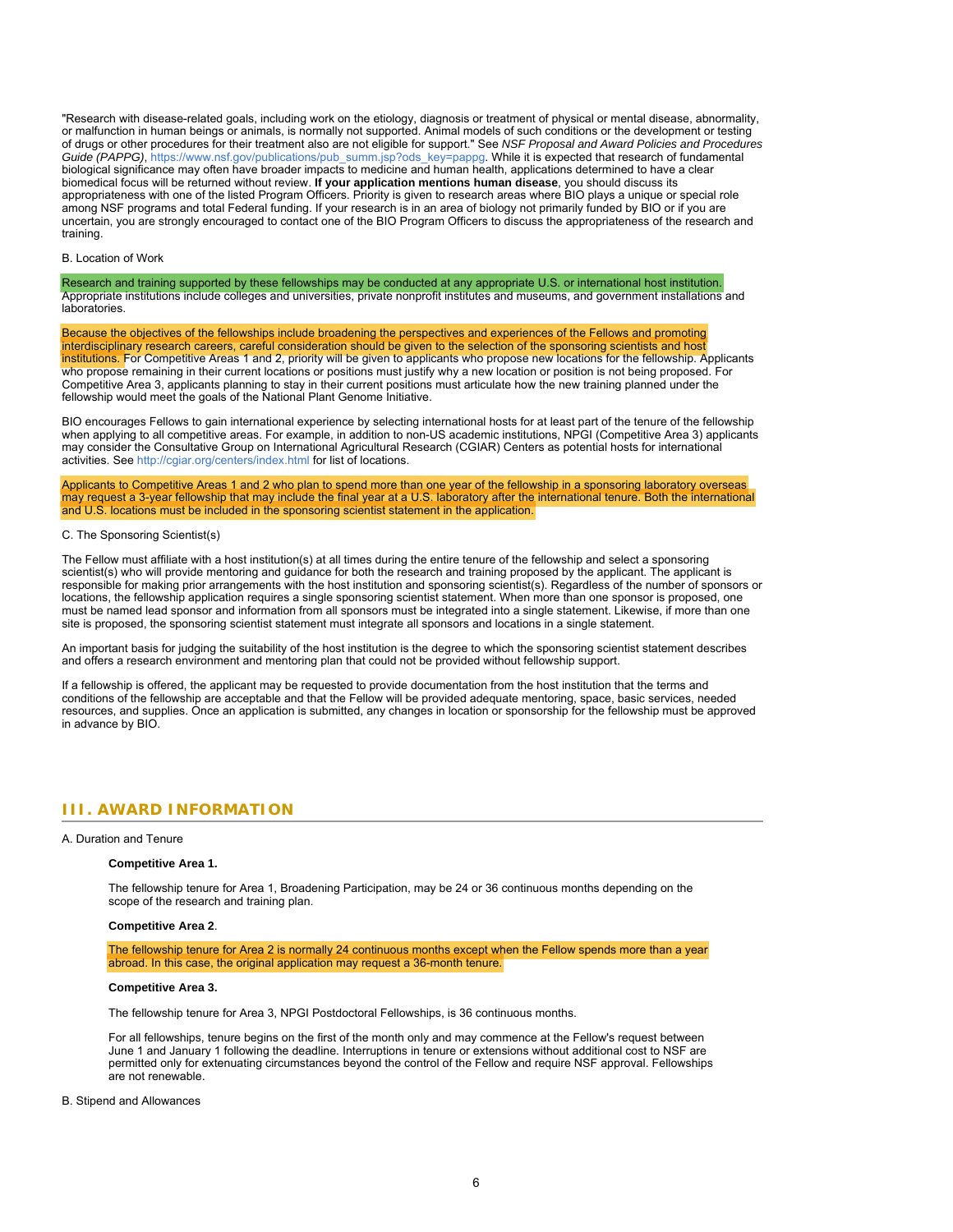For the basic fellowship, the total fellowship amount is \$69,000 per year and consists of two types of payments: a stipend and a research and training allowance. A monthly stipend of \$4,500 is paid directly to the Fellow. The fellowship allowance of \$15,000 per year is provided and spent at the Fellow's discretion, except foreign travel, which requires prior NSF approval. This allowance is intended to cover research- and training-related costs and fringe benefits. Allowable research and training costs include travel, such as short-term visits to other institutions or laboratories, field work, and attendance at scientific meetings, training, special equipment, IT equipment and software, supplies, publication costs, access fees for databases and other research-related expenses. The Fellow should keep records to document expenditures. Allowable costs for fringe benefits include individual or family health insurance (any combination of medical, vision, and/or dental) whether purchased as a group or individual plan, disability insurance, retirement savings, dependent care, and moving expenses. All payments are made directly to the Fellow as an electronic funds transfer into a personal account at a U.S. financial institution.

Within the fellowship period, one month per year of fellowship duration may be used for paid leave, including parental or family leave. The paid leave cannot be used to increase the level of NSF support beyond the duration of the fellowship. NSF enables career-life balance through a variety of mechanisms. For more information, please see <https://www.nsf.gov/career-life-balance/>.

The fellowship amount can be increased to include a Facilitation Award for Scientists and Engineers with Disabilities (FASED). When requesting FASED funding, applicants should contact the Postdoctoral Research Fellowships in Biology program prior to applying.

Fellowships may be supplemented by host scientists and host institutions with non-Federal funds but only if the additional funds do not carry additional responsibilities beyond the research and training supported by the fellowship.

## <span id="page-6-0"></span>**IV. ELIGIBILITY INFORMATION**

### **Who May Submit Proposals:**

Proposals may only be submitted by the following:

- Unaffiliated Individuals: Scientists, engineers or educators in the U.S. who are U.S. citizens or U.S. permanent residents.
- Only individuals may apply. NSF postdoctoral fellowships are awards to individuals, and applications are submitted directly by applicants to NSF. However, applications must include sponsoring scientists' statements and the applicants must affiliate with institutions (*e.g.*, colleges and universities, and privately-sponsored nonprofit institutes and museums, government agencies and laboratories, and, under special conditions, for-profit organizations) anywhere in the world.

### **Who May Serve as PI:**

Competitive Areas 1 and 2 are intended primarily for graduate students who are seeking independent support for their first postdoctoral position.

To be eligible for Areas 1-2, you must

- be a U.S. citizen (or national) or a U.S. permanent resident, *i.e.*, have a "green card," when applying;
- present a research plan that falls within the purview of the Directorate for Biological Sciences:
- earn the doctoral degree in an appropriate field prior to beginning the fellowship;
- select sponsoring scientists, departments, and institutions that offer a significant opportunity to broaden your research focus and training;
- not have served in any position that requires the doctoral degree for more than 6 full time months prior to the deadline; and
- not have submitted the same research to another NSF postdoctoral fellowship program.

#### For Competitive Area 3:

### To be eligible for Area 3, you must

- be a U.S. citizen (or national) or a U.S. permanent resident, *i.e.*, have a "green card," when applying;
- present a research plan that falls within the scope of the goals of the National Plant Genome Initiative and the specific guidelines in this Solicitation;
- $\bullet$  earn the doctoral degree in an appropriate field prior to beginning the fellowship;
- select sponsoring scientists, departments, and institutions that offer a significant opportunity to broaden your research focus and training that fall within the specific guidelines in this Solicitation;
- not have served in any position that requires the doctoral degree for more than 12 full time months prior to the deadline; and
- not have submitted the same research to another NSF postdoctoral fellowship program.

If you fail to meet any eligibility criterion, your application will be returned without review.

#### **Limit on Number of Proposals per Organization:**

Only individuals may apply. There is no limit on the number of applicants that an institution may host.

**Limit on Number of Proposals per PI or Co-PI:** 1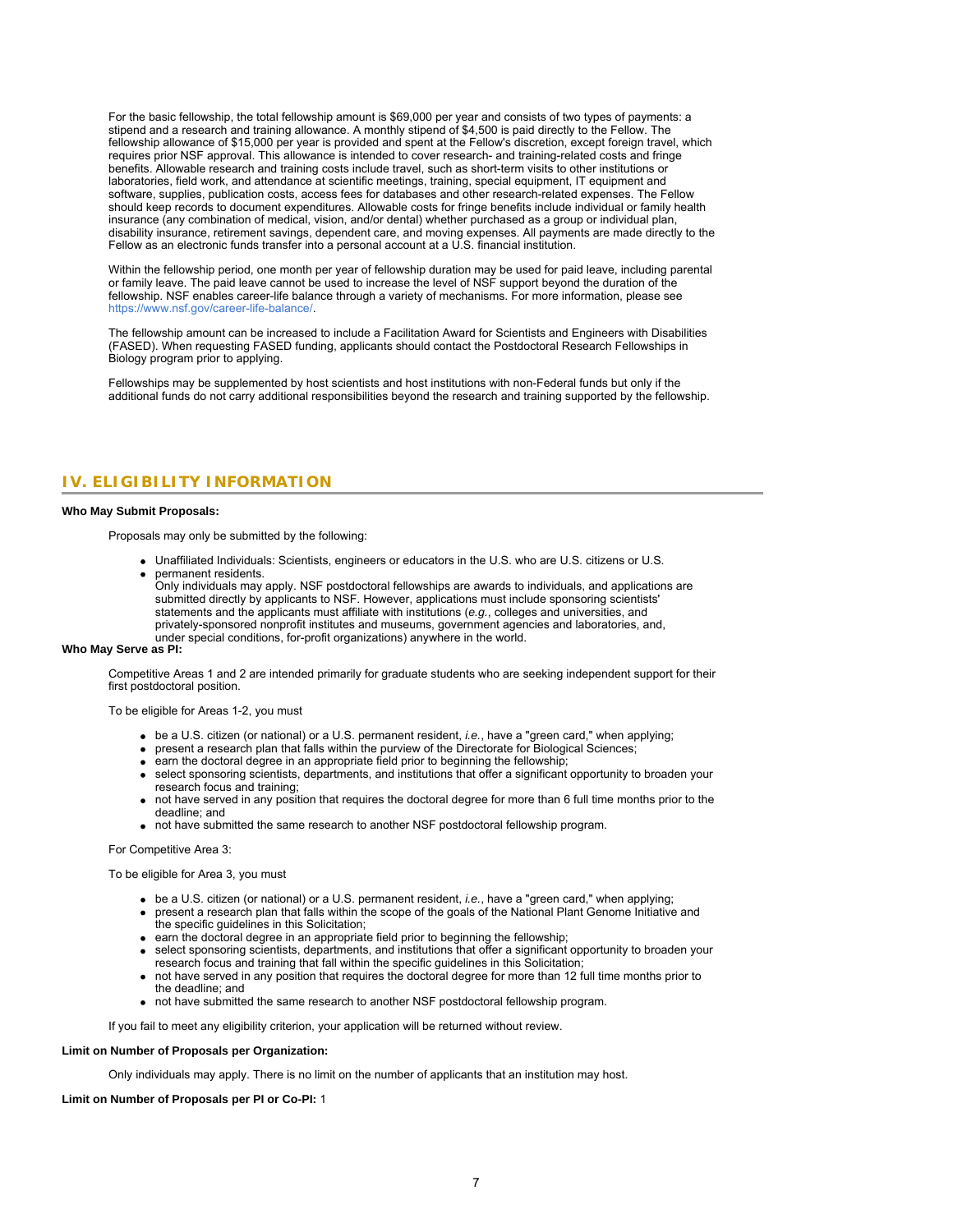Applicants may submit only one fellowship application to BIO per fiscal year and may apply in no more than 2 successive years for all Postdoctoral Fellowships in Biology.

## <span id="page-7-0"></span>**V. PROPOSAL PREPARATION AND SUBMISSION INSTRUCTIONS**

## **A. Proposal Preparation Instructions**

**Full Proposal Instructions**: Proposals submitted in response to this program solicitation should be prepared and submitted in accordance with the guidelines specified in the *NSF Proposal & Award Policies & Procedures Guide* (PAPPG). The complete text of the PAPPG is available electronically on the NSF website at: https://www.nsf.gov/publications/pub\_summ.jsp?ods\_key=pappg. Paper copies of the PAPPG may be obtained from the NSF Publications Clearinghouse, telephone (703) 292-PUBS (7827) or by e-mail from nsfpubs@nsf.gov.

See PAPPG Chapter II.C.2 for guidance on the required sections of a full research proposal submitted to NSF. Please note that the proposal preparation instructions provided in this program solicitation may deviate from the PAPPG instructions.

Include all the requested information and documentation and include *only* what is specifically requested. Page limits include pictures, figures, tables, graphics, etc. Proposals that do not conform to these requirements and all page limitations will be returned without review. You will not be given a chance to correct, shorten, or resubmit the application after the deadline. Proposals must be submitted electronically via the NSF FastLane system. Only complete and timely applications will be accepted; non-compliant applications will be returned without review as will those that are incomplete or late. A complete FastLane submitted proposal requires materials from you (the applicant), a statement and CV from your sponsoring scientist(s), and 2 reference letters (one from the doctoral thesis advisor).

Preparing your fellowship application is different in several ways from preparing a research proposal:

- Do not submit your proposal through a sponsored projects office at your home or host institution; you are submitting the proposal as an individual. You must first register as an individual researcher before you or your references can gain access to the application and reference procedures. To use FastLane, go to the NSF Web site https://www.nsf.gov/ and select "FastLane" or directly to the FastLane home page http://www.fastlane.nsf.gov/. Click on the *Postdoctoral Fellowships and Other Programs* tab. Click on "Applicant", then select Postdoctoral Research Fellowships in Biology. Complete step-by-step instructions on "How to apply" may be found on the program webpage.
- The information needed from the sponsoring scientist(s) is found on the FastLane homepage after answering "Sponsoring Scientist" to the "Who are you?" question. The sponsoring scientist statement and CV(s) must be uploaded into the application.
- The information needed from the reference writers is found on the FastLane homepage after answering "Letter of Reference Writer" to the "Who are you?" question. Your references enter their letters directly into FastLane.

**A complete postdoctoral fellowship application consists of the following** (Note: *The entire application, with the exception of the letters of reference must be submitted by the fellowship applicant in FastLane)*:

- 1. NSF Cover Page;
- 2. FastLane application form (this form is unique to fellowships and can only be accessed in FastLane by following the directions as described herein. Applications in which the form is incomplete will be returned without review. Write in None or N/A if you have no information to provide for some of the items);
- 3. Project Summary (Abstract of all fellowship activities) (limited to one page). The Project Summary must include an overview and separate statements on intellectual merit and broader impacts. The fellowship consists of research, training goals for the Fellow, and career development activities; therefore, all must be presented in the overview. The research plans and goals should be described in the section on **intellectual merit;** training, career development, and educational or public outreach should be described in the section on **broader impacts**. See Section VI. A. below for guidance from the National Science Board on additional broader impacts which you may wish to include. If the project summary fails to clearly address in separate statements the intellectual merit and broader impacts of the fellowship, the application will be returned without review. If you are applying to Competitive Area 2, Interdisciplinary Collections, you must identify the collection(s) to be used in the research and training.
- 4. Project Description (Research and Training Plan) (limited to 6 pages, including all figures, tables, etc.) including a timetable with yearly goals with benchmarks for major anticipated outcomes and a description of future research and career directions. You must identify and present goals for both the research and training components of the fellowship. You must also address the broader impacts of the fellowship beyond your own training in this section; it is not adequate to address broader impacts only in the project summary. Your application will be reviewed by an interdisciplinary panel and the research portion should not contain jargon and acronyms that are not understandable to a wide range of scientists. Do not cut and past the project summary into the project description. Space is very limited and repeating text robs you of valuable space to present your ideas and fully develop them.
- 5. References Cited: bibliography for Project Description (no page limit);
- 6. Biographical Sketch: Applicant's Curriculum Vitae (CV) limited to 2 pages (list publications and abstracts separately if you have both to report);
- 7. Current and Pending Support: Include current and planned applications to other fellowship programs.
- 8. Supplementary Documentation consisting of:
	- An abstract of your dissertation research (limited to one page);
		- The sponsoring scientist(s) statement (limited to 3 pages) and 2-page CV(s);  $\bullet$
		- For Competitive Area 2, documentation is required from the collection director that your proposed research meets all policies and requirements of the collection (this document must address access and is not to be an endorsement of your application); and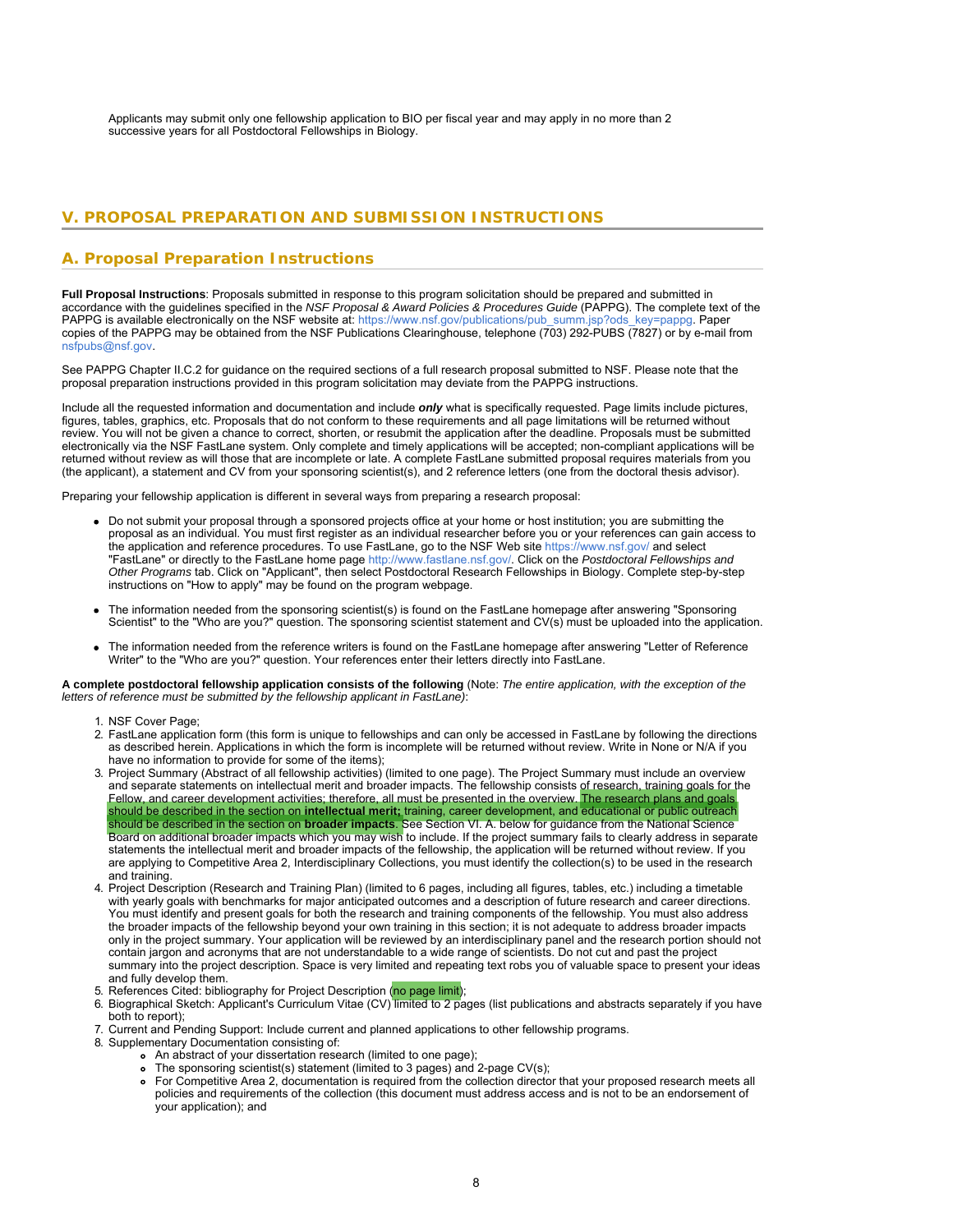- A Data Management plan. *All* applications *must* include a supplementary document of no more than 2 pages labeled "Data Management Plan" that describes plans for data management and sharing of the products of research, or asserts the absence of the need for such plans.
- 9. Two letters of reference, submitted directly in FastLane by the reference writers. One should be your thesis advisor.

### **Guidance on the Project Description (Research and Training Plan):**

The research and training plan presents the research that you will conduct and the training that you will receive during the fellowship period and how they relate to your career goals. Include in the research and training plan: 1) a very **brief** and informative introduction or background section; 2) a statement of research objectives, methods, and significance; 3) training objectives and plan for achieving them (these may include scientific as well as other career preparation activities); 4) an explanation of how the fellowship activities will enhance your career development and future research directions as well as describing how this research differs from your dissertation research; 5) a justification of the choice of sponsoring scientist(s) and host institution(s); and 6) a timetable with yearly goals with benchmarks for major anticipated outcomes. As with all NSF proposals, broader impacts must also be addressed in this section.

Some applications may require other documentation before the final decision can be made, *e.g.*, animal care and use, human subjects, government permits, letters of collaboration, and commitments from private sources. Their existence should be noted in the research and training plan, but they should *not* be included in the application unless they pertain to use of collections. NSF may request them later.

#### **Guidance on the Sponsoring Scientist(s) Statement:**

The sponsoring scientist(s) statement is meant to show how the proposed host(s) and host institution(s) provide the best environment for the Fellow's proposed research and training plan and form the basis for a future independent research career. Therefore, it should include a specific mentoring plan, a description of how the Fellow's independence will be nurtured, and what aspects of the project, if any, cannot go when the Fellow leaves. Regardless of the number of sponsors, one integrated statement must be developed and submitted. If the Fellow plans to teach as part of career development activities, the Fellow is limited to teaching in a course taught by the sponsoring scientist(s) or as part of a course directly related to the Fellow's doctoral or fellowship research project. The sponsoring scientist(s) statement must detail the mentoring that the Fellow will receive on teaching if applicable. Sponsors are not expected to provide all the mentoring themselves and may call on all resources available on campus or through other organizations, *e.g*., professional societies, postdoctoral offices, etc.

Reminder: A complete sponsoring scientist statement consists of two parts; a CV of no more than two pages for each sponsor and a single discussion (no more than 3 pages) of the following items:

- 1. A brief description of the research projects in the host research group(s), including a statement of current and pending research support, both private and public, for each sponsor. If any sponsor has submitted similar research for funding, the degree of overlap must be addressed.
- 2. A description of how the research and training plan for the applicant would fit into and complement ongoing research of the sponsor(s) as well as an indication of the personnel with whom the Fellow would work.
- 3. An explanation of how the sponsor(s) will determine what mentoring the applicant needs in research, teaching, and career development skills and how these would be translated into a specific plan that fosters the development of the applicant's future independent research career.
- 4. A description of the role the sponsor(s) will play in the proposed research and training and the other resources that will be available to the Fellow to complete his or her training plan during the fellowship.
- 5. A description of the limitations, if any, that will be placed on the Fellow regarding the research following the fellowship.

The sponsoring scientist statement should be uploaded into your application as a "Supplementary Document" in FastLane.

### **Guidance on the Reference Letters**

Your application must also include the two references as listed on your application form. One should be your thesis advisor. Do **not** use your sponsoring scientist as a reference. Your references will need your FastLane-assigned temporary proposal number and a password that you assign. FastLane permits you to send them an email with this information or you can provide it to them directly. They must change the password the first time they login to the reference module. They complete a reference form in FastLane, upload a recommendation letter, and then submit the reference.

#### **Proposal-submission Check List**

This checklist is provided to aid in the preparation of the proposal, the burden to ensure that the proposal is complete and meets all of the solicitation requirements remains with the applicant.

| Description                                                                                                         | <b>Competitive Areas</b> |  |  |  |  |
|---------------------------------------------------------------------------------------------------------------------|--------------------------|--|--|--|--|
|                                                                                                                     |                          |  |  |  |  |
| <b>FastLane Application Form</b>                                                                                    |                          |  |  |  |  |
| Project Summary with an overview and separate sections for both intellectual merit and broader<br>limpacts (1 page) |                          |  |  |  |  |
| Project Description (6 pages)                                                                                       | х                        |  |  |  |  |
| References                                                                                                          |                          |  |  |  |  |
| Biographical sketch (2 pages)                                                                                       | x                        |  |  |  |  |
| <b>Applicant's Current and Pending Support</b>                                                                      | х                        |  |  |  |  |
| Abstract of Dissertation Research (1 page)                                                                          | x                        |  |  |  |  |
| Sponsoring Scientist statement (3 pages max)                                                                        | x                        |  |  |  |  |
|                                                                                                                     |                          |  |  |  |  |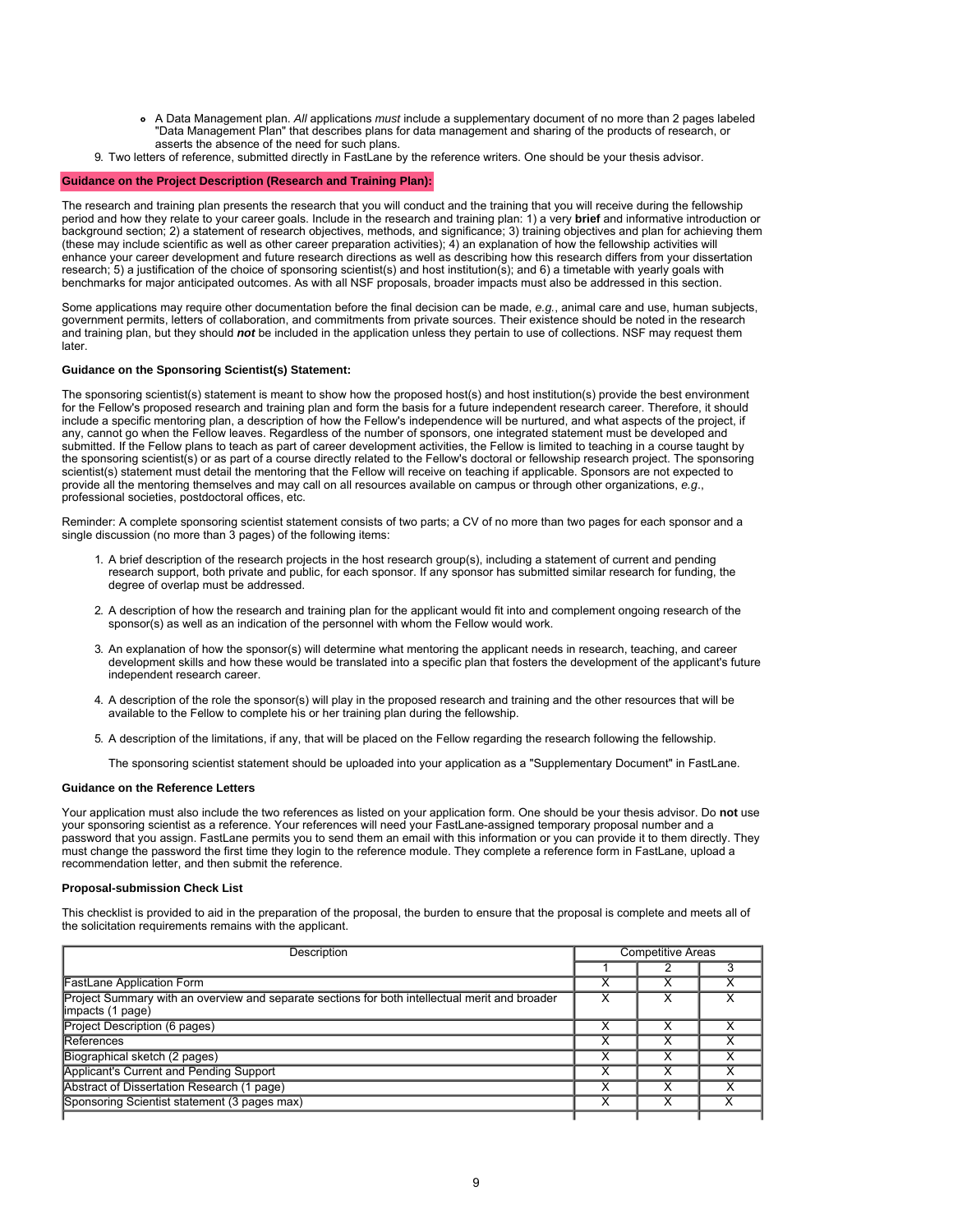<span id="page-9-1"></span>

| t Biographical Sketch (2)<br>pages<br>i Scientist<br>Sponsorina |  |  |  |
|-----------------------------------------------------------------|--|--|--|
| Management Plan ا<br>Data<br>(2 pages)                          |  |  |  |
| Documentation on access to proposed collection(s)               |  |  |  |

<span id="page-9-0"></span>Proposers are reminded to identify the NSF publication number (located on the first page of this document) in the program solicitation block on the NSF Cover Sheet For Proposal to the National Science Foundation. Compliance with this requirement is critical to determining the relevant proposal processing guidelines. Failure to submit this information may delay processing.

## **B. Budgetary Information**

### **Cost Sharing:**

Inclusion of voluntary committed cost sharing is prohibited.

#### **Other Budgetary Limitations:**

The award amount is set for postdoctoral fellowships based on the duration of the award. FastLane generates the budget; applicants do not need to enter any budget information. The research and training plan should make clear the requested duration.

## **C. Due Dates**

**Full Proposal Deadline(s)** (due by 5 p.m. submitter's local time):

January 08, 2015

November 03, 2015

First Tuesday in November, Annually Thereafter

## <span id="page-9-2"></span>**D. FastLane Requirements**

Proposers are required to prepare and submit all proposals for this program solicitation through use of the NSF FastLane system. Detailed instructions regarding the technical aspects of proposal preparation and submission via FastLane are available at: <http://www.fastlane.nsf.gov/a1/newstan.htm>. For FastLane user support, call the FastLane Help Desk at 1-800-673-6188 or e-mail [fastlane@nsf.gov.](mailto:fastlane@nsf.gov) The FastLane Help Desk answers general technical questions related to the use of the FastLane system. Specific questions related to this program solicitation should be referred to the NSF program staff contact(s) listed in Section VIII of this funding opportunity.

<span id="page-9-3"></span>*Submission of Electronically Signed Cover Sheets*. The Authorized Organizational Representative (AOR) must electronically sign the proposal Cover Sheet to submit the required proposal certifications (see PAPPG Chapter II.C.1.d for a listing of the certifications). The AOR must provide the required electronic certifications at the time of proposal submission. Further instructions regarding this process are available on the FastLane Website at:<https://www.fastlane.nsf.gov/fastlane.jsp>.

## **VI. NSF PROPOSAL PROCESSING AND REVIEW PROCEDURES**

Proposals received by NSF are assigned to the appropriate NSF program where they will be reviewed if they meet NSF proposal preparation requirements. All proposals are carefully reviewed by a scientist, engineer, or educator serving as an NSF Program Officer, and usually by three to ten other persons outside NSF who are experts in the particular fields represented by the proposal. These reviewers are selected by Program Officers charged with the oversight of the review process. Proposers are invited to suggest names of persons they believe are especially well qualified to review the proposal and/or persons they would prefer not review the proposal. These suggestions may serve as one source in the reviewer selection process at the Program Officer's discretion. Submission of such names, however, is optional. Care is taken to ensure that reviewers have no conflicts of interest with the proposal.

## <span id="page-9-4"></span>**A. Merit Review Principles and Criteria**

All NSF proposals are evaluated through use of the two National Science Board (NSB)-approved merit review criteria: intellectual merit and the broader impacts of the proposed effort. In some instances, however, NSF will employ additional criteria as required to highlight the specific objectives of certain programs and activities.

The two NSB-approved merit review criteria are listed below. The criteria include considerations that help define them. These considerations are suggestions and not all will apply to any given proposal. While proposers must address both merit review criteria, reviewers will be asked to address only those considerations that are relevant to the proposal being considered and for which the reviewer is qualified to make judgments.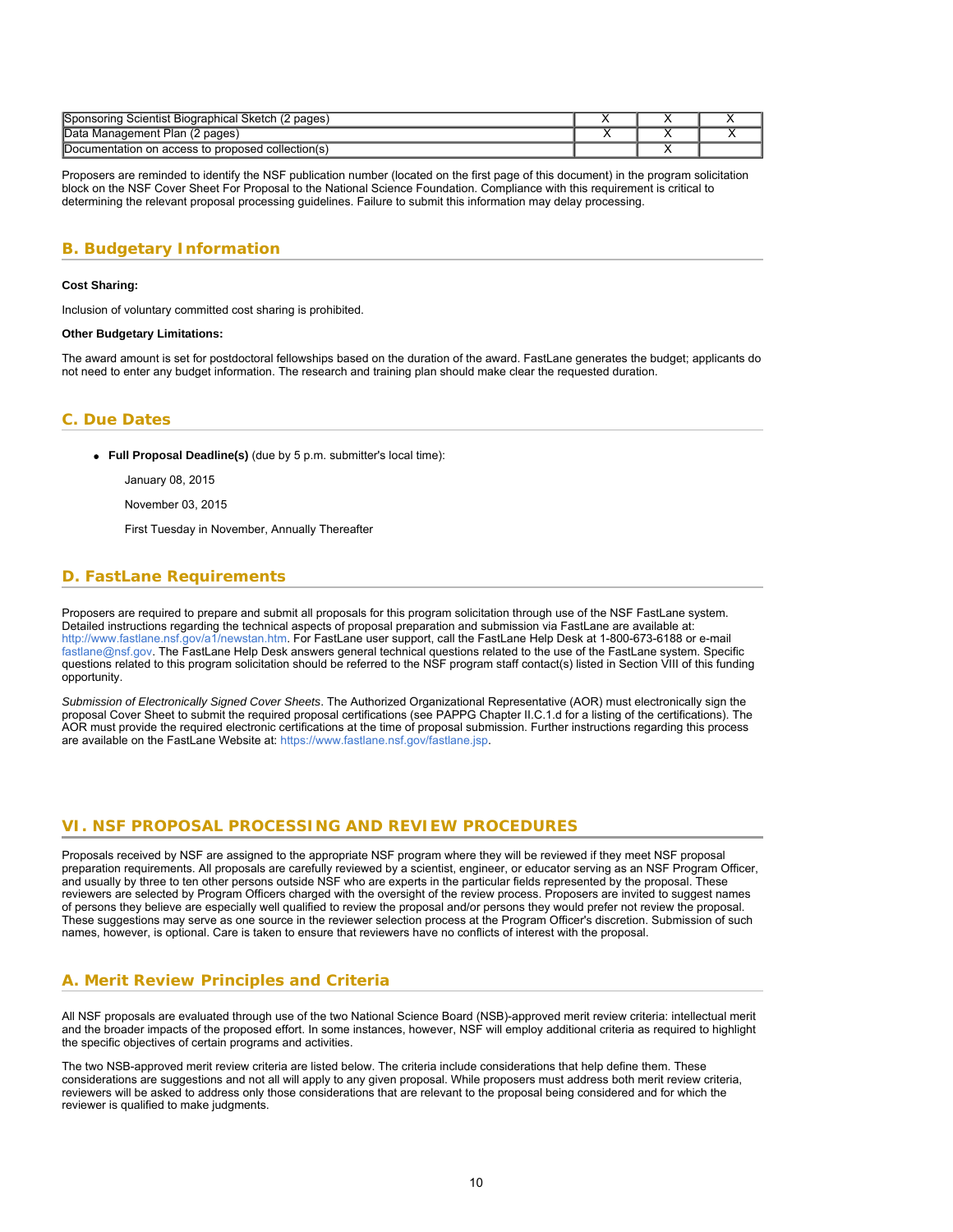### **What is the intellectual merit of the proposed activity?**

How important is the proposed activity to advancing knowledge and understanding within its own field or across different fields? How well qualified is the proposer (individual or team) to conduct the project? (If appropriate, the reviewer will comment on the quality of the prior work.) To what extent does the proposed activity suggest and explore creative, original, or potentially transformative concepts? How well conceived and organized is the proposed activity? Is there sufficient access to resources?

### **What are the broader impacts of the proposed activity?**

How well does the activity advance discovery and understanding while promoting teaching, training, and learning? How well does the proposed activity broaden the participation of underrepresented groups (e.g., gender, ethnicity, disability, geographic, etc.)? To what extent will it enhance the infrastructure for research and education, such as facilities, instrumentation, networks, and partnerships? Will the results be disseminated broadly to enhance scientific and technological understanding? What may be the benefits of the proposed activity to society?

Examples illustrating activities likely to demonstrate broader impacts are available electronically on the NSF website at: [https://www.nsf.gov/pubs/policydocs/pappg17\\_1/pappg\\_3.jsp#IIIA2b.](https://www.nsf.gov/pubs/policydocs/pappg17_1/pappg_3.jsp#IIIA2b)

#### **Additional Solicitation Specific Review Criteria**

Applicants are evaluated on their ability and accomplishments as evidenced by the submitted *CV.* The research and training plan is evaluated on its scientific merit, its feasibility, its significance in generating new biological knowledge, how significantly distinct the research is from the dissertation and other research experience, and its impact on the career development of the applicant. Other important evaluative factors are the suitability and availability of the sponsoring scientist(s) and host institution(s), including colleagues and facilities.

For **Competitive Area 1**, Broadening Participation. reviewers will assess how innovative and feasible is the plan to broaden the participation of an identified group under-represented in biology. Reviewers will assess the feasibility and appropriateness of the applicant's stated training goals.

For **Competitive Area 2**, Interdisciplinary Research Using Collections, reviewers will consider how integral and significant to the proposed research and training is the selected collection(s), the likely availability of the collection(s), and how appropriate to the collection is the proposed research and training. Reviewers will assess the feasibility and appropriateness of the applicant's stated training goals.

For **Competitive Area 3**, National Plant Genome Initiative Postdoctoral Research Fellowships, applicants may first be screened by NSF Program Directors for the relevance of the proposed research and training to the goals of the National Plant Genome Initiative and this Postdoctoral Fellowship opportunity. Project summaries must clearly describe the relevance of the proposed research and training to the goals of the National Plant Genome Initiative as well as this Postdoctoral Fellowship opportunity. Applications lacking this information or where the relevance is insufficient will be returned without review as **"not responsive to the program solicitation".**

The NPGI Postdoctoral Research Fellowships are intended to provide both research and interdisciplinary training opportunities to young scientists as they begin establishing independence in their selected areas of research. Accordingly, the program is required to balance several factors in selecting the most competitive applications for awards.

For this reason, reviewers are asked to assess the following:

- Strong intellectual merit and broader impacts of the proposed work
- Proposed activities address the goals of the NPGI and PGRP
- Proposed activities address the goal of the NPGI PRFB by providing training opportunities that target interdisciplinary research in one or more areas related to plant improvement, genomics, physiology, pathology, quantitative genetics, or computational biology.
- Mentors' expertise and integration of training with the proposed research
- Applicant's expertise
- Evidence of applicant's strong independent scientific thinking and initiative
- Evidence of applicant's productivity as a graduate student
- Evidence of a desire to train the next generation of plant breeders

NSF staff also will give careful consideration to the following in making funding decisions:

### *Integration of Research and Education*

One of the principal strategies in support of NSF's goals is to foster integration of research and education through the programs, projects, and activities it supports at academic and research institutions. These institutions provide abundant opportunities where individuals may concurrently assume responsibilities as researchers, educators, and students and where all can engage in joint efforts that infuse education with the excitement of discovery and enrich research through the diversity of learning perspectives.

### *Integrating Diversity into NSF Programs, Projects, and Activities*

<span id="page-10-0"></span>Broadening opportunities and enabling the participation of all citizens -- women and men, underrepresented minorities, and persons with disabilities -- is essential to the health and vitality of science and engineering. NSF is committed to this principle of diversity and deems it central to the programs, projects, and activities it considers and supports.

## **B. Review and Selection Process**

Proposals submitted in response to this program solicitation will be reviewed by Ad hoc Review and/or Panel Review.

Reviewers will be asked to evaluate proposals using two National Science Board approved merit review criteria and, if applicable, additional program specific criteria. A summary rating and accompanying narrative will generally be completed and submitted by each reviewer and/or panel. The Program Officer assigned to manage the proposal's review will consider the advice of reviewers and will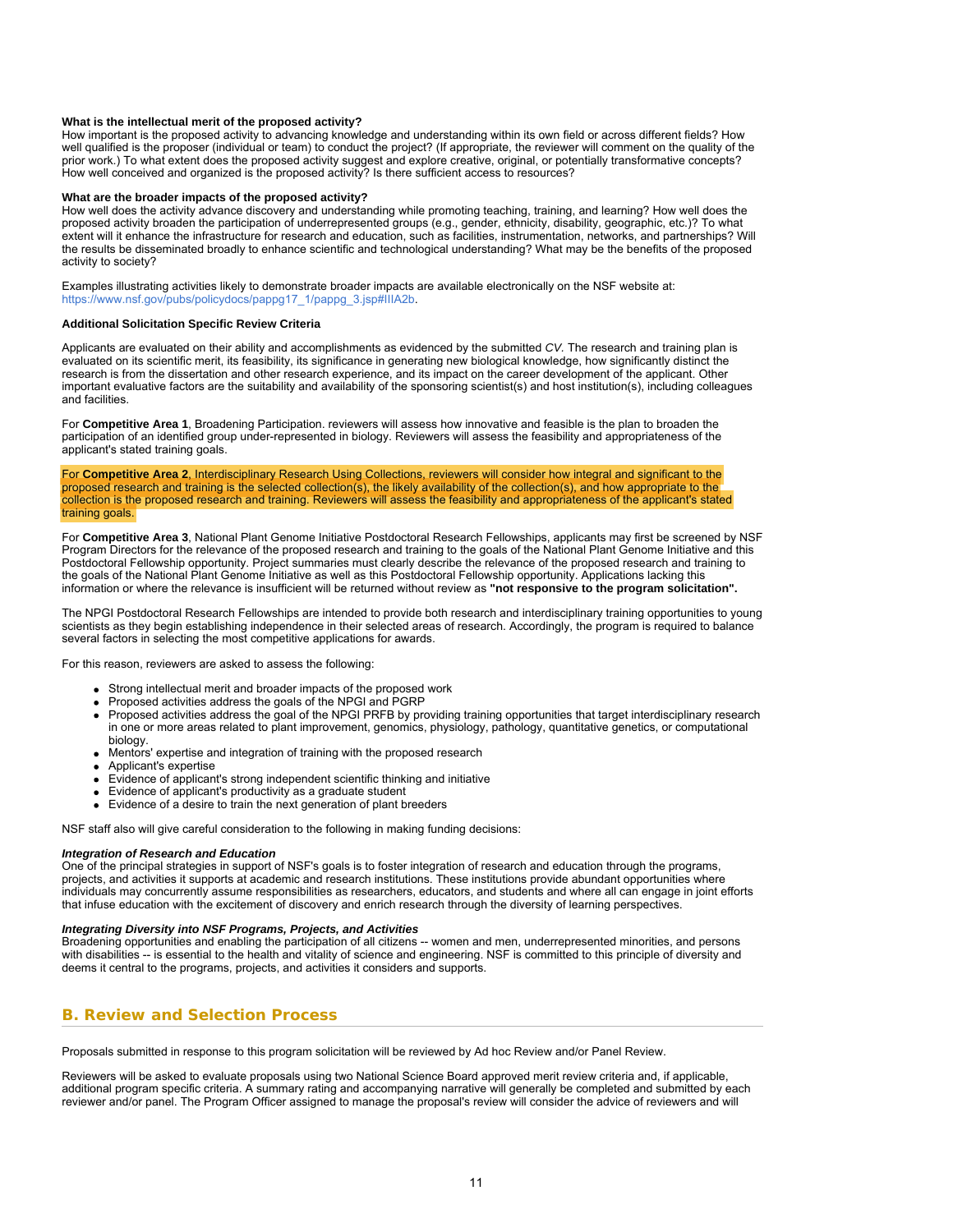formulate a recommendation.

After scientific, technical and programmatic review and consideration of appropriate factors, the NSF Program Officer recommends to the cognizant Division Director whether the proposal should be declined or recommended for award. NSF strives to be able to tell applicants whether their proposals have been declined or recommended for funding within six months. Large or particularly complex proposals or proposals from new awardees may require additional review and processing time. The time interval begins on the deadline or target date, or receipt date, whichever is later. The interval ends when the Division Director acts upon the Program Officer's recommendation.

After programmatic approval has been obtained, the proposals recommended for funding will be forwarded to the Division of Grants and Agreements for review of business, financial, and policy implications. After an administrative review has occurred, Grants and Agreements Officers perform the processing and issuance of a grant or other agreement. Proposers are cautioned that only a Grants and Agreements Officer may make commitments, obligations or awards on behalf of NSF or authorize the expenditure of funds. No commitment on the part of NSF should be inferred from technical or budgetary discussions with a NSF Program Officer. A Principal Investigator or organization that makes financial or personnel commitments in the absence of a grant or cooperative agreement signed by the NSF Grants and Agreements Officer does so at their own risk.

<span id="page-11-0"></span>Once an award or declination decision has been made, Principal Investigators are provided feedback about their proposals. In all cases, reviews are treated as confidential documents. Verbatim copies of reviews, excluding the names of the reviewers or any revieweridentifying information, are sent to the Principal Investigator/Project Director by the Program Officer. In addition, the proposer will receive an explanation of the decision to award or decline funding.

## <span id="page-11-1"></span>**VII. AWARD ADMINISTRATION INFORMATION**

## **A. Notification of the Award**

Notification of the award is made to *the submitting organization* by a Grants Officer in the Division of Grants and Agreements. Organizations whose proposals are declined will be advised as promptly as possible by the cognizant NSF Program administering the program. Verbatim copies of reviews, not including the identity of the reviewer, will be provided automatically to the Principal Investigator. (See Section VI.B. for additional information on the review process).

## <span id="page-11-2"></span>**B. Award Conditions**

An NSF award consists of: (1) the award notice, which includes any special provisions applicable to the award and any numbered amendments thereto; (2) the budget, which indicates the amounts, by categories of expense, on which NSF has based its support (or otherwise communicates any specific approvals or disapprovals of proposed expenditures); (3) the proposal referenced in the award notice; (4) the applicable award conditions, such as Grant General Conditions (GC-1)\*; or Research Terms and Conditions\* and (5) any announcement or other NSF issuance that may be incorporated by reference in the award notice. Cooperative agreements also are administered in accordance with NSF Cooperative Agreement Financial and Administrative Terms and Conditions (CA-FATC) and the applicable Programmatic Terms and Conditions. NSF awards are electronically signed by an NSF Grants and Agreements Officer and transmitted electronically to the organization via e-mail.

\*These documents may be accessed electronically on NSF's Website at [https://www.nsf.gov/awards/managing/award\\_conditions.jsp?](https://www.nsf.gov/awards/managing/award_conditions.jsp?org=NSF) [org=NSF.](https://www.nsf.gov/awards/managing/award_conditions.jsp?org=NSF) Paper copies may be obtained from the NSF Publications Clearinghouse, telephone (703) 292-7827 or by e-mail from [nsfpubs@nsf.gov.](mailto:nsfpubs@nsf.gov)

More comprehensive information on NSF Award Conditions and other important information on the administration of NSF awards is contained in the NSF *Proposal & Award Policies & Procedures Guide* (PAPPG) Chapter VII, available electronically on the NSF Website at [https://www.nsf.gov/publications/pub\\_summ.jsp?ods\\_key=pappg](https://www.nsf.gov/publications/pub_summ.jsp?ods_key=pappg).

#### **Special Award Conditions:**

<span id="page-11-3"></span>The fellowship award is made to the individual, not the institution and payments are made directly to the Fellow. Awards cannot be extended without prior NSF approval. Pre-award costs are not permitted.

## **C. Reporting Requirements**

For all multi-year grants (including both standard and continuing grants), the Principal Investigator must submit an annual project report to the cognizant Program Officer no later than 90 days prior to the end of the current budget period. (Some programs or awards require submission of more frequent project reports). No later than 120 days following expiration of a grant, the PI also is required to submit a final project report, and a project outcomes report for the general public.

Failure to provide the required annual or final project reports, or the project outcomes report, will delay NSF review and processing of any future funding increments as well as any pending proposals for all identified PIs and co-PIs on a given award. PIs should examine the formats of the required reports in advance to assure availability of required data.

PIs are required to use NSF's electronic project-reporting system, available through Research.gov, for preparation and submission of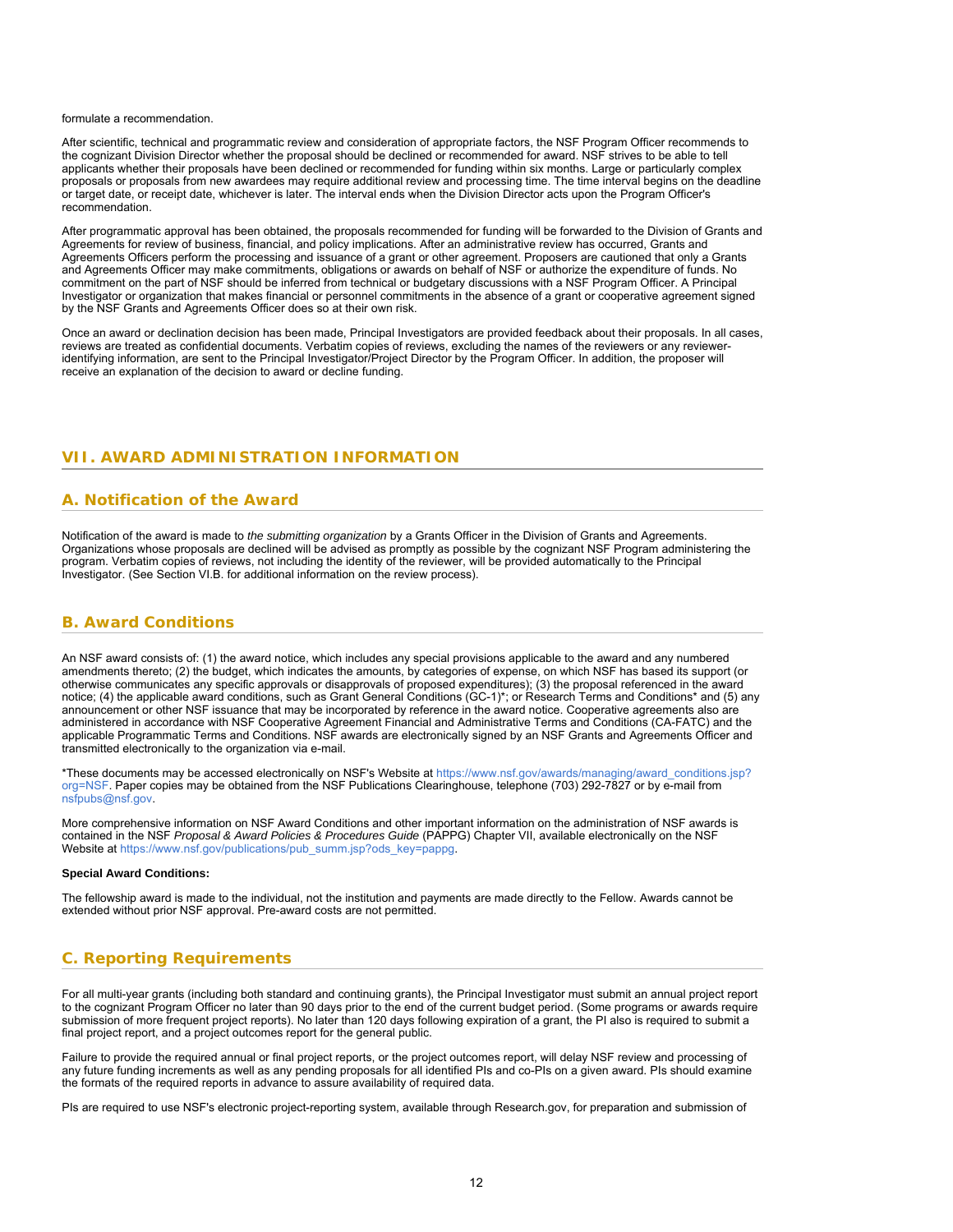annual and final project reports. Such reports provide information on accomplishments, project participants (individual and organizational), publications, and other specific products and impacts of the project. Submission of the report via Research.gov constitutes certification by the PI that the contents of the report are accurate and complete. The project outcomes report also must be prepared and submitted using Research.gov. This report serves as a brief summary, prepared specifically for the public, of the nature and outcomes of the project. This report will be posted on the NSF website exactly as it is submitted by the PI.

More comprehensive information on NSF Reporting Requirements and other important information on the administration of NSF awards is contained in the *NSF Proposal & Award Policies & Procedures Guide* (PAPPG) Chapter VII, available electronically on the NSF Website at [https://www.nsf.gov/publications/pub\\_summ.jsp?ods\\_key=pappg](https://www.nsf.gov/publications/pub_summ.jsp?ods_key=pappg).

#### **Additional Reporting Requirements:**

<span id="page-12-0"></span>Applicants must file starting and termination certificates in addition to annual and final technical reports.

## **VIII. AGENCY CONTACTS**

*Please note that the program contact information is current at the time of publishing. See program website for any updates to the points of contact.*

General inquiries regarding this program should be made to:

- Daniel R. Marenda, Category 1 & 2, telephone: (703) 292-8470, email: [bio-dbi-prfb@nsf.gov](mailto:bio-dbi-prfb@nsf.gov)
- Diane Jofuku Okamuro, Competitive Area 3, telephone: (703) 292-8420, email: [dokamuro@nsf.gov](mailto:dokamuro@nsf.gov)

<span id="page-12-1"></span>For questions related to the use of FastLane, contact:

- FastLane Help Desk, telephone: 1-800-673-6188; e-mail: [fastlane@nsf.gov](mailto:fastlane@nsf.gov).
- Diane Jofuku Okamuro, Competitive Area 3, telephone: (703) 292-8420, email: [dokamuro@nsf.gov](mailto:dokamuro@nsf.gov)

## **IX. OTHER INFORMATION**

The NSF website provides the most comprehensive source of information on NSF Directorates (including contact information), programs and funding opportunities. Use of this website by potential proposers is strongly encouraged. In addition, "NSF Update" is an information-delivery system designed to keep potential proposers and other interested parties apprised of new NSF funding opportunities and publications, important changes in proposal and award policies and procedures, and upcoming NSF [Grants](https://www.nsf.gov/bfa/dias/policy/outreach.jsp) [Conferences](https://www.nsf.gov/bfa/dias/policy/outreach.jsp). Subscribers are informed through e-mail or the user's Web browser each time new publications are issued that match their identified interests. "NSF Update" also is available on [NSF's website](https://www.nsf.gov/cgi-bin/goodbye?https://public.govdelivery.com/accounts/USNSF/subscriber/new?topic_id=USNSF_179).

Grants.gov provides an additional electronic capability to search for Federal government-wide grant opportunities. NSF funding opportunities may be accessed via this mechanism. Further information on Grants.gov may be obtained at [http://www.grants.gov](http://www.grants.gov/).

## **ABOUT THE NATIONAL SCIENCE FOUNDATION**

The National Science Foundation (NSF) is an independent Federal agency created by the National Science Foundation Act of 1950, as amended (42 USC 1861-75). The Act states the purpose of the NSF is "to promote the progress of science; [and] to advance the national health, prosperity, and welfare by supporting research and education in all fields of science and engineering."

NSF funds research and education in most fields of science and engineering. It does this through grants and cooperative agreements to more than 2,000 colleges, universities, K-12 school systems, businesses, informal science organizations and other research organizations throughout the US. The Foundation accounts for about one-fourth of Federal support to academic institutions for basic research.

NSF receives approximately 55,000 proposals each year for research, education and training projects, of which approximately 11,000 are funded. In addition, the Foundation receives several thousand applications for graduate and postdoctoral fellowships. The agency operates no laboratories itself but does support National Research Centers, user facilities, certain oceanographic vessels and Arctic and Antarctic research stations. The Foundation also supports cooperative research between universities and industry, US participation in international scientific and engineering efforts, and educational activities at every academic level.

*Facilitation Awards for Scientists and Engineers with Disabilities* (FASED) provide funding for special assistance or equipment to enable persons with disabilities to work on NSF-supported projects. See the *NSF Proposal & Award Policies & Procedures Guide* Chapter II.E.6 for instructions regarding preparation of these types of proposals.

The National Science Foundation has Telephonic Device for the Deaf (TDD) and Federal Information Relay Service (FIRS) capabilities